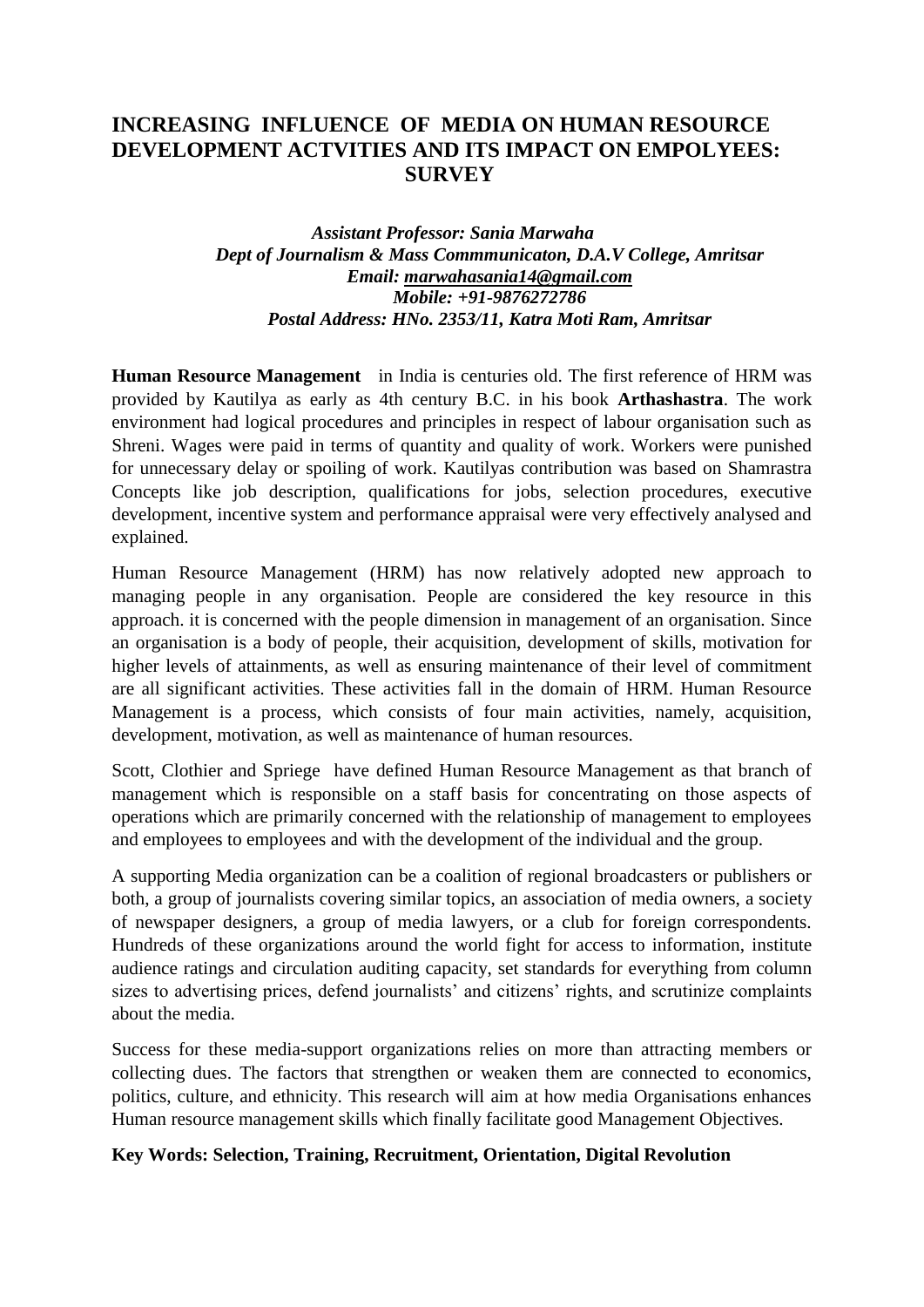### **INTRODUCTION**

Human beings are social beings and hardly ever live and work in isolation. We always plan, develop and manage our relations both consciously and unconsciously. The relations are the outcome of our actions and depend to a great extent upon our ability to manage our actions. From childhood each and every individual acquire knowledge and experience on understanding others and how to behave in each and every situations in life. Later we carry forward this learning and understanding in carrying and managing relations at our workplace. The whole context of Human Resource Management revolves around this core matter of managing relations at work place.

Since mid 1980's Human Resource Management (HRM) has gained acceptance in both academic and commercial circle. HRM is a multidisciplinary organizational function that draws theories and ideas from various fields such as management, psychology, sociology and economics.

There is no best way to manage people and no manager has formulated how people can be managed effectively, because people are complex beings with complex needs. Effective HRM depends very much on the causes and conditions that an organizational setting would provide. Any Organization has three basic components, People, Purpose, and Structure. Resource Management as that branch of management which is responsible on a staff basis for concentrating on those aspects of operations which are primarily concerned with the relationship of management to employees and employees to employees and with the development of the individual and the group. HRM is the study of activities regarding people working in an organization. It is a managerial function that tries to match an organization's needs to the skills and abilities of its employees.

Human resources management (HRM) is a management function concerned with hiring, motivating and maintaining people in an organization. It focuses on people in organizations. Human resource management is designing management systems to ensure that human talent is used effectively and efficiently to accomplish organizational goals.

HRM is the personnel function which is concerned with procurement, development, compensation, integration and maintenance of the personnel of an organization for the purpose of contributing towards the accomplishments of the organization's objectives. Therefore, personnel management is the planning, organizing, directing, and controlling of the performance of those operative functions (Edward B. Philippo).

According to the Invancevich and Glueck, "HRM is concerned with the most effective use of people to achieve organizational and individual goals. It is the way of managing people at work, so that they give their best to the organization".

Generally HRM refers to the management of people in organizations. It comprises of the activities, policies and practices involved in obtaining, developing, utilizing, evaluating, maintaining, and retaining the appropriate number and skill mix of employees to accomplish the organization's objectives. The goal of HRM is to maximize employees' contributions in order to achieve optimal productivity and effectiveness, while simultaneously attaining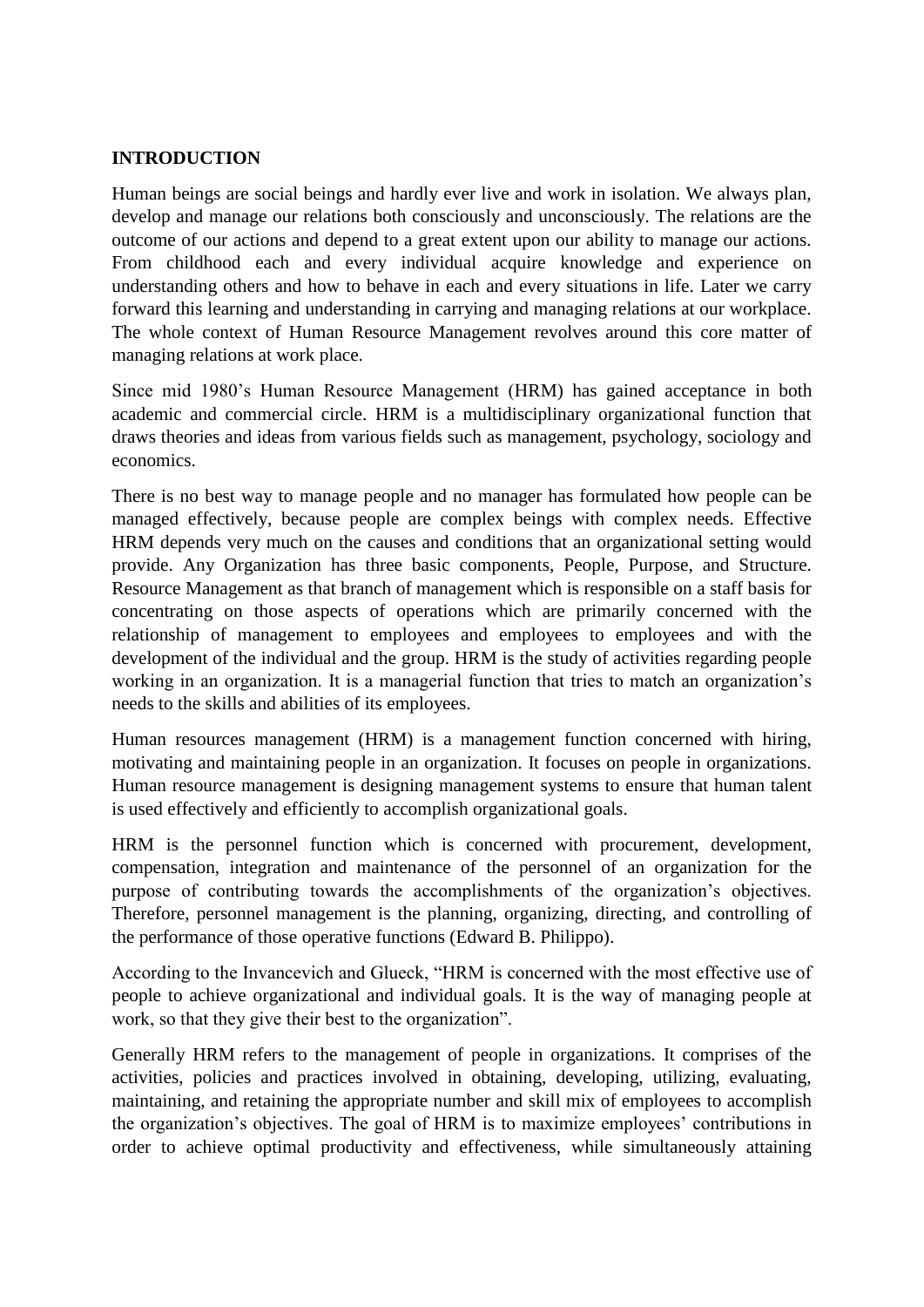individual objectives (such as having a challenging job and obtaining recognition), and societal objectives (such as legal compliance and demonstrating social responsibility

Media has changed the business world many times over. In the Information Age, the advent of Technology and mass media has increased Human resource Functioning impact significantly. Many businesses cannot even function without the use of Media technology. This impact is seen in nearly all areas of business, including human resources, where Media continues to have a significant impact on HR practices. Human resources professionals generally process a considerable amount of paperwork and also have to keep much of that paperwork on file for a considerable period of time. The use of electronic imaging with the help of media has made it possible for companies to store and retrieve files in an electronic format. Technology also makes it possible for human resources professionals to simply print the forms that are needed for employees. Printing on demand eliminates the need to dig through an endless number of files in the file cabinet to find what is needed.

# **SIGNIFICANCE OF THE STUDY**

One way in which human resources has been significantly impacted by Media technology is in the area of Recruitment, Selection and Training. Before the Advent of Internet, HR recruiters had to rely on print publications, such as newspapers, to post jobs and get prospects for open positions. Other methods such as networking also were used, but HR recruiters did not have the ability to post a job in one or more locations and have millions of people see it all at once. Media Technology has made recruiting more efficient and, in the hands of the right recruiter, more effective as well. Information technology makes it possible for human resources professionals to train new staff members in a more efficient manner as well. The ability to access company information and training programs from remote locations eliminates the need for trainers to work directly with new hires on all training. Some interaction will always be necessary on some level, of course, but training in virtual classrooms makes it possible for the HR professionals to train a large number of employees quickly and to assess their progress through computerized testing programs and social Networking Sites.

The combination of new technology and mobile devices with the changing needs of employees presents a significant challenge for organizations. The ability to access information and applications from a laptop, BlackBerry®, Android™-based phone, or iPhone® from around the world has created an expectation of immediacy for today's workforce. Organization leaders are now becoming even more engaged and personally bonded to the company, its mission, and goals if done correctly. These employees can come from anywhere in the organization, from interns, to line personnel, to managers, to product leaders, to executives – but it must be done correctly and be given the support and attention necessary to prevent the foray from falling flat. Social media is well-established as a consumer and brand oriented set of tools. Increasingly, social media is being offered as an innovative solution for internal effectiveness. When strategy and governance are integrated with social media tools, they can positively impact your organization.

Enhanced performance management is another by-product of technological improvement. Human resources professionals can use Mass Media technology to assess employee performance and also to get employee feedback to be used for the betterment of the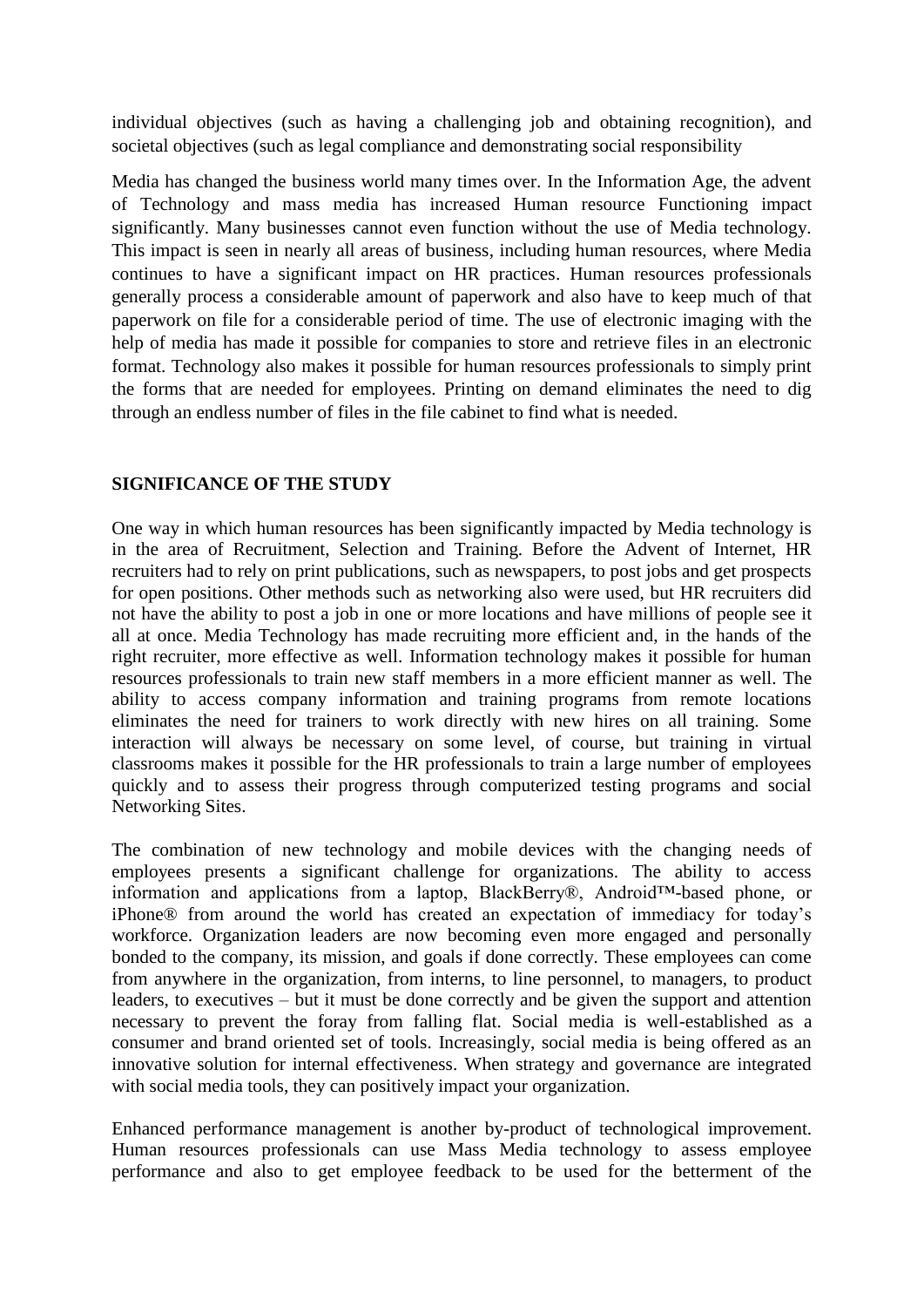organization. Various software programs and Social Sites make it possible for human resources professionals to examine employee performance using metrics to ensure that employees are meeting performance standards. Employees that don't measure up can be subjected to additional training or let go in favour a replacement who can come in and do the job.

# **LITERATURE REVIEW**

Talent acquisition is one of the first areas today within many companies which have embraced the social media opportunity. At its best, this can include accelerating the entire recruiting process from posting openings to sourcing candidates, reviewing résumés, making an offer, and on boarding. Advances in talent acquisition Have presented a challenge to all companies internal communication and HR practices. From the previous Research Papers we came to know that newly hired employees who had a great online experience feels surprise to find that the internal systems and culture are not as advanced or sophisticated … they may not even have access to those same recruiting sites while at work.

Once employees are on board, social media plays prominent role for connecting employees to interest groups (e.g. volunteerism, mentoring, and diversity). More sophisticated companies are using technology and social media tools to create deep expert directories that are populated by employees with information about themselves and others.

Social media tools make true 360-degree feedback a reality. Media Technology has the power of gaining immediate insight into your team's performance from their internal and external customers. Social media is making this process a reality. Many advanced companies are using internal, secure versions of instant messaging, YouTube, Twitter, and virtual classrooms to collaborate and converge with giant Companies. Media is showing

Increase productivity and employee engagement. It also fosters innovation through collaboration. As a result, more than half of the organizations these days are using social media technology to achieve best-in class performance.

It is no longer uncommon for one to start their day off by checking their Facebook newsfeed or updating their status on Twitter. With that mentioned, it is without doubt that social media has turned into a part and parcel of our everyday life; making a huge impact on most of us. In a recent statistic report, it is stated by Daniells (2012) that on the average, there are 3.5 billion pieces of information being shared on popular social media Facebook every single month. It demonstrates how frequently used are social media and how powerful social media is as a tool. In addition to affecting individuals, a recent research stated that among the fortune 500 companies, it is indicated that 58% have active corporate Facebook account and 62% having a Twitter account (Daniells, 2012, ).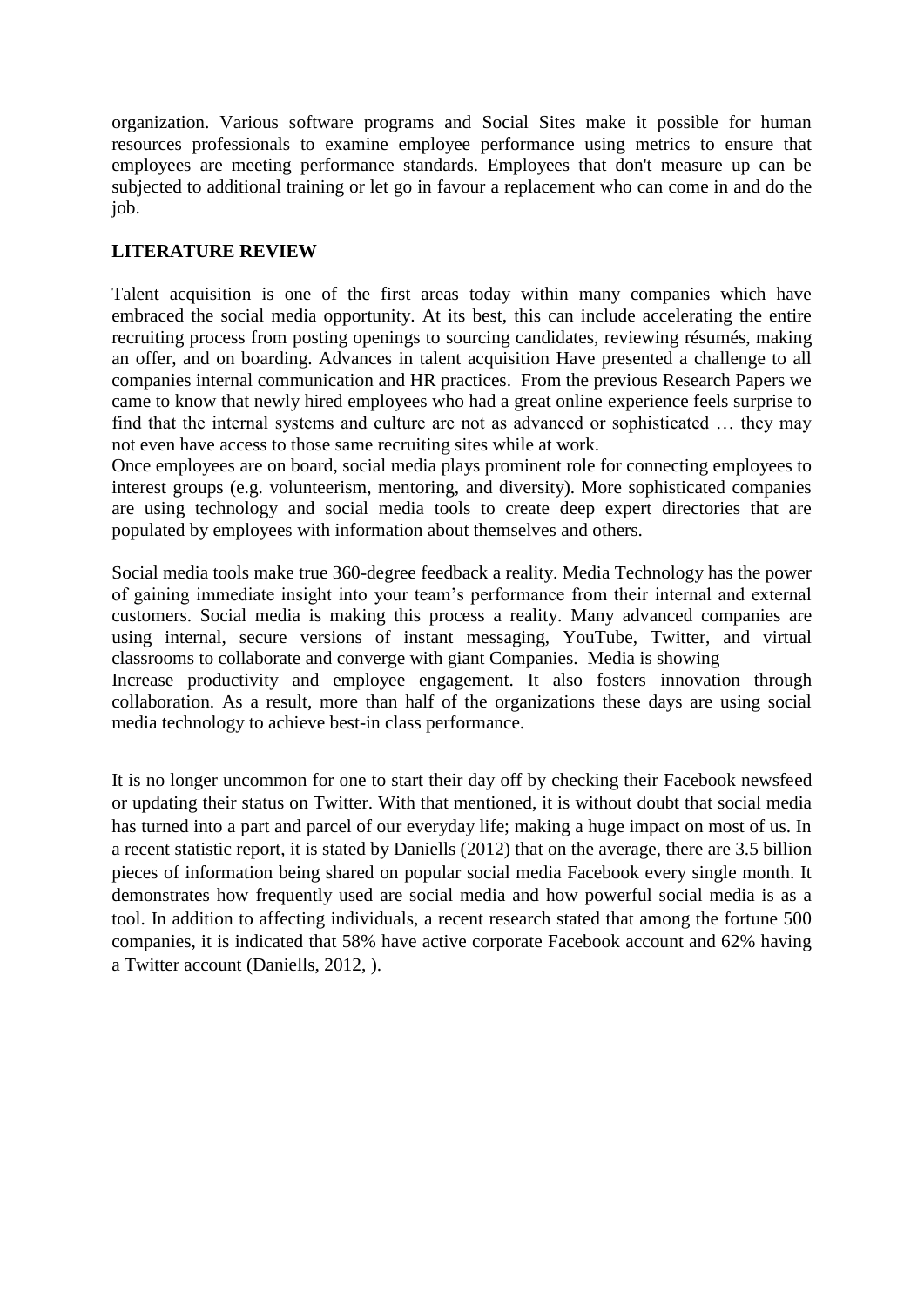

Affecting almost everything that revolves around us, it is certain that social media would too have an impact on Human Resources, where human capitals are powered. Media now plays a major role in the hiring process. Citing a recent research by Society for Human Resources (SHRM), Doyle (2011) stated that companies using social networking site to hire showed a steady increase from 34% in the year 2008 to 56% 2014. Media Today has been able to reach out to the masses thus serving as a tool for major or minor companies to connect with the mass and hire process.

# **RESEARCH METHODOLOGY**

The data for the research was collected from various employees who work differently in diverse psychological environment and faces different challenges to fulfil organisational targets and objectives. The research sent out a questionnaire to each Employee and their decisions were then analysed and presented in the report. The data had been collected from different responses of participants.

# **Survey Design:**

The data which had been received from Employees participating in the survey was sorted out and was filtered according to the objectives of the survey. The data was then processed and was analysed to extract important information pertaining to role of media as forum for embracing human resource activities (Recruitment, Selection and Training).

# **CONCLUSION AND DISCUSSION**

Consumption trends have pushed digital adoption to a high level in the education and entertainment industry, where the majority of development, production and distribution activities are now digital. Similarly for broadcasting and film and television production, Human trends, as well as advances in production equipment, have spurred a high-level of digital technology adoption. The print media including newspapers and magazines have also substantially adopted digital technology, largely driven by new trends in human resource development activities again.